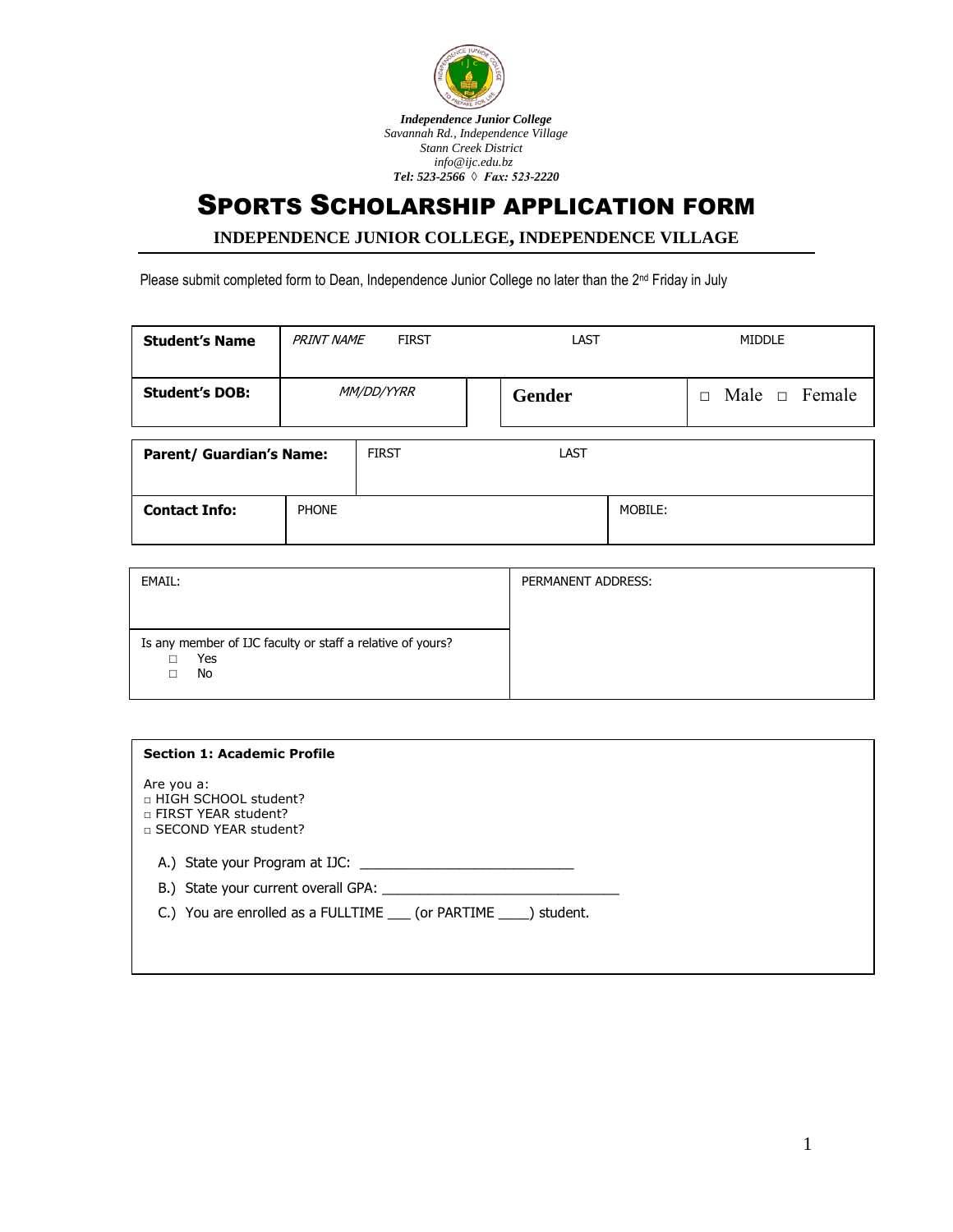| <b>Section 2: Financial Profile</b>                                                                                                                                                                                                              |
|--------------------------------------------------------------------------------------------------------------------------------------------------------------------------------------------------------------------------------------------------|
| Are you currently employed?<br>Yes                                                                                                                                                                                                               |
| No                                                                                                                                                                                                                                               |
|                                                                                                                                                                                                                                                  |
| Are you currently being supported by your parents or guardians?<br>Yes                                                                                                                                                                           |
| No<br>If YES, please state your parents' (or guardians') annual income: _______________________ (attach a copy of T4                                                                                                                             |
| income slip)                                                                                                                                                                                                                                     |
| Do you have any siblings attending secondary or tertiary institutions?                                                                                                                                                                           |
| Yes<br>No                                                                                                                                                                                                                                        |
| If YES, please state how many siblings are currently enrolled in secondary or tertiary institutions: _______                                                                                                                                     |
| If you said "yes" above, are any of your siblings also enrolled at Independence Junior College?<br>Yes                                                                                                                                           |
| <b>No</b><br>Have you received a scholarship in the past?<br>Yes                                                                                                                                                                                 |
| No                                                                                                                                                                                                                                               |
| If YES, please state your sponsor and the year in which the scholarship was granted:                                                                                                                                                             |
|                                                                                                                                                                                                                                                  |
| <b>Section 3: Personal Statement</b><br>Write an essay outlining the reasons you qualify for the Sports Scholarship Program. (attach on a separate page)                                                                                         |
|                                                                                                                                                                                                                                                  |
|                                                                                                                                                                                                                                                  |
| <b>Please note: Submissions</b>                                                                                                                                                                                                                  |
| To complete your application for this work scholarship, you <b>must</b> submit the following along with your completed application<br>form:                                                                                                      |
|                                                                                                                                                                                                                                                  |
| Evidence of financial need through presentation of an official Income Tax TD\$ slip and/or an official letter from a<br>respectable public official (High School Principal, Justice of the Peace, Religious Minster) to vouch for your financial |
| circumstance.                                                                                                                                                                                                                                    |
| An official High School or Most recent transcript<br>A reference from a respectable public official which vouches for your character and work attitude                                                                                           |
|                                                                                                                                                                                                                                                  |
| An official document which serves to indicate BOTH your financial need AND character may be submitted instead of                                                                                                                                 |
| separate documents as stated in the 1st and 3rd requirements above.                                                                                                                                                                              |
| NOTE: Applications that are incomplete or late will NOT be considered                                                                                                                                                                            |
| <b>Expectations:</b>                                                                                                                                                                                                                             |
| The recipients under this financial aid program are expected to:                                                                                                                                                                                 |
| maintain a minimum average of C throughout the semester<br>$\Box$                                                                                                                                                                                |
| submit copies of mid and final academic reports to the Dean and Sports Director<br>$\Box$<br>assist in future fund-raising organized by the School<br>$\Box$                                                                                     |
| maintain no disciplinary record at IJC<br>$\Box$                                                                                                                                                                                                 |
| Sign a contract with IJC outlining the terms of the Sports Scholarship<br>$\Box$                                                                                                                                                                 |
|                                                                                                                                                                                                                                                  |
|                                                                                                                                                                                                                                                  |
|                                                                                                                                                                                                                                                  |
|                                                                                                                                                                                                                                                  |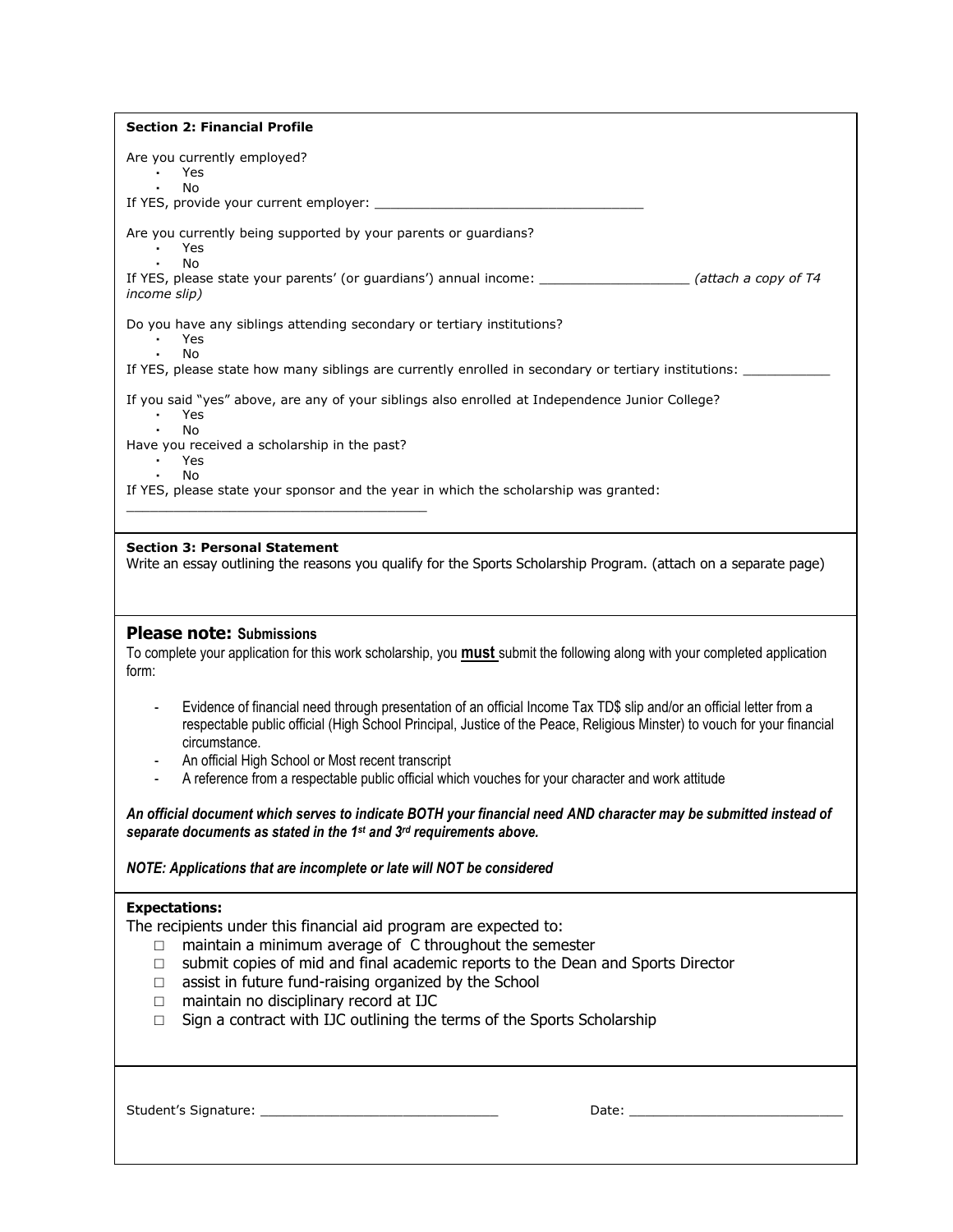| <b>For Official Use ONLY:</b>    |                    |                                              |    |  |  |
|----------------------------------|--------------------|----------------------------------------------|----|--|--|
|                                  | ⊔                  | Completed form submitted<br>$\Box$ Comments: |    |  |  |
|                                  | П.                 | Financial Aid Recommended<br>Yes             | N٥ |  |  |
|                                  |                    | $\Box$ File reviewed by:                     |    |  |  |
| Date: __________________________ |                    |                                              |    |  |  |
|                                  | Marie Young - Dean |                                              |    |  |  |

| <b>For Official Use ONLY:</b>                                                                                                                                                                                                  |                                        |  |  |  |  |
|--------------------------------------------------------------------------------------------------------------------------------------------------------------------------------------------------------------------------------|----------------------------------------|--|--|--|--|
| □<br>n.                                                                                                                                                                                                                        | Completed form submitted<br>Comments:  |  |  |  |  |
| n                                                                                                                                                                                                                              | Financial Aid Recommended<br>Nο<br>Yes |  |  |  |  |
|                                                                                                                                                                                                                                | $\Box$ File reviewed by:               |  |  |  |  |
| Date: the contract of the contract of the contract of the contract of the contract of the contract of the contract of the contract of the contract of the contract of the contract of the contract of the contract of the cont |                                        |  |  |  |  |
|                                                                                                                                                                                                                                | Sports Director                        |  |  |  |  |

| <b>For Official Use ONLY:</b> |                                         |    |  |  |
|-------------------------------|-----------------------------------------|----|--|--|
| П.                            | Completed form submitted<br>Comments:   |    |  |  |
|                               | Financial Aid Approved<br>Yes           | Nο |  |  |
| $\Box$                        | File reviewed by:                       |    |  |  |
|                               |                                         |    |  |  |
|                               | Signature:<br>Chair of Sports Committee |    |  |  |